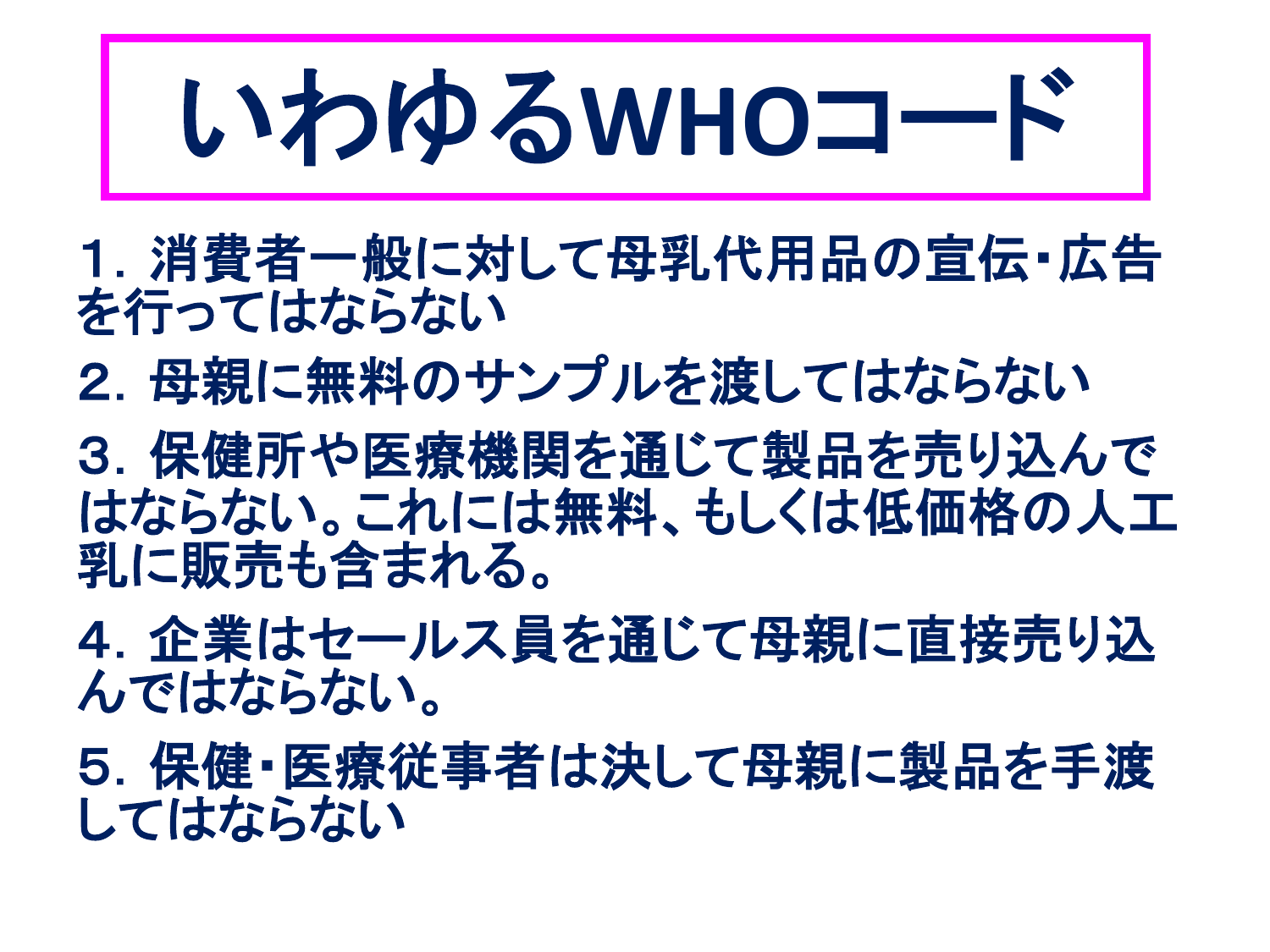## いわゆる**WHO**コード

**6**.赤ちゃんの絵も含めて、製品のラベルには人工栄養を 理想化するような言葉、あるいは絵を使用してはならない。 7.保健・医療従事者への情報は科学的事実に基づくもの でなければならない。

8.人工栄養に関する情報を提供するときは、必ず母乳の 利点を説明し、人工栄養のマイナス面、有害性を説明しな ければならない。

**9**.乳児用食品として不適切な製品、例えば加糖練乳を乳 児用として販売促進してはならない。

**10**.母乳代用品の製造業者や流通業者は、その国が国 際基準の国内法を整備していないとしても、国際基準を順 守した行動をとるべきである。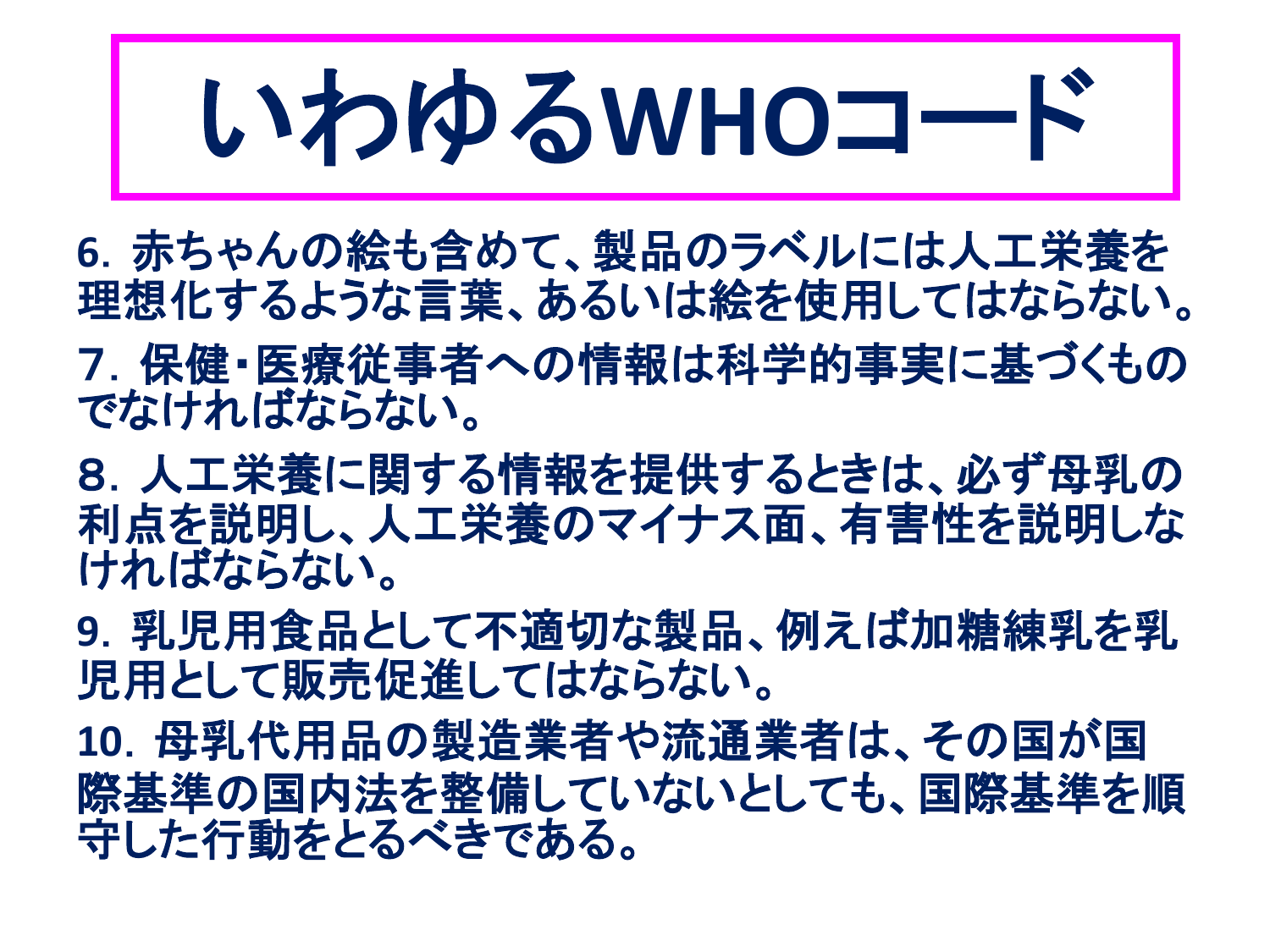**http://www.who.int/nutrition/ publications/infantfeeding/bfhi-implementation/en**

#### **Critical management procedures**

(重要な管理の方法)

**1a. Comply with the International Code of Marketing of Breastmilk Substitutes and relevant World Health Assembly resolutions.**

**(**「国際的な母乳代替品の販売に関する規約(『いわゆる**WHO** コード』)とそれに関連した**WHA**の決議を順守する)

**1b. Have a written infant feeding policy that is routinely communicated to staff and parents.**

**(**常にスタッフと両親に伝える授乳の方針を文書で持つこと)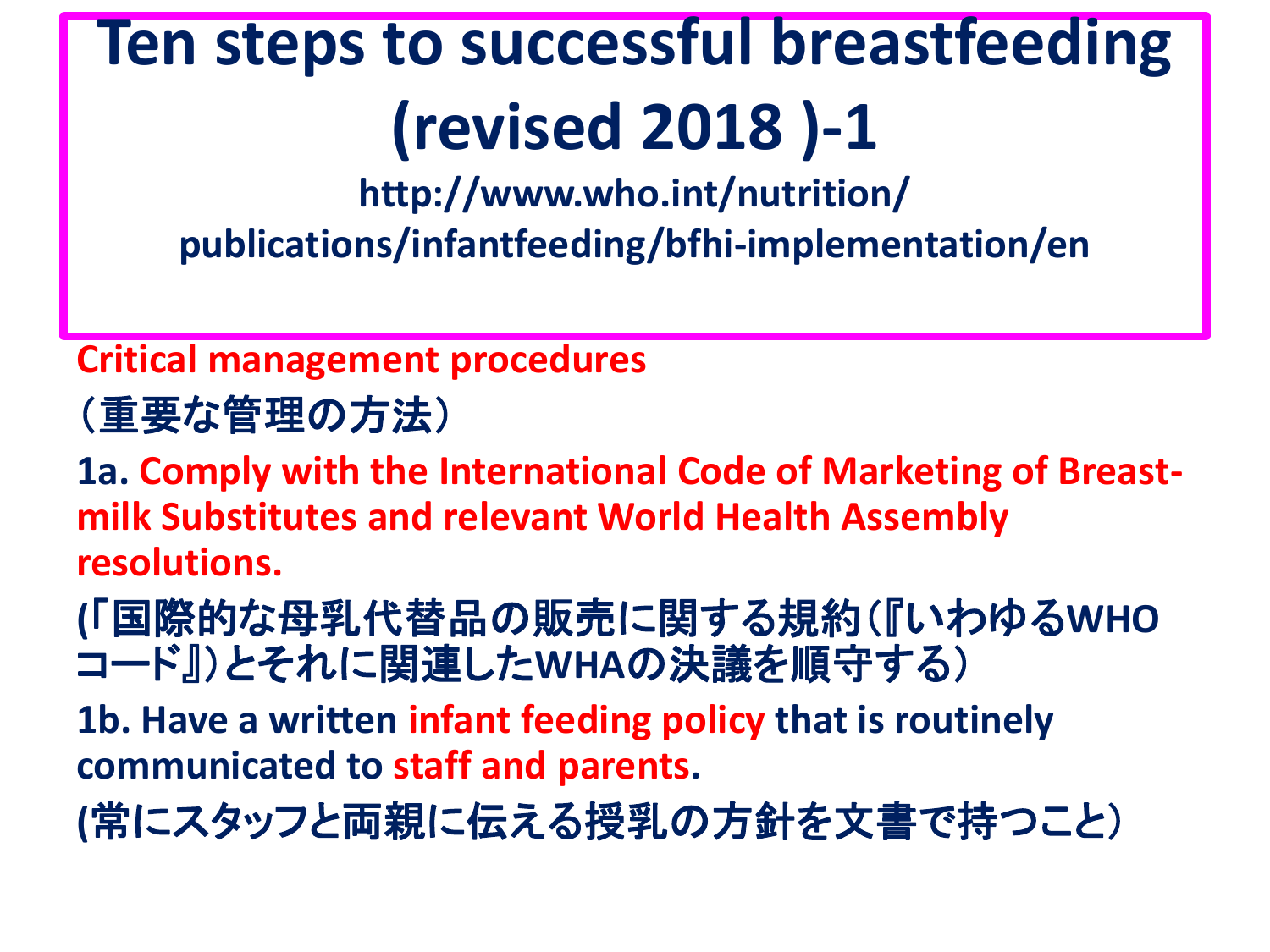**1c. Establish ongoing monitoring and datamanagement systems.**

**(**継続したモニタリングとデータ管理システムを確 立する)

**2. Ensure that staff have sufficient knowledge, competence and skills to support breastfeeding. (**母乳育児を支援する充分な知識と能力、技術を 職員が持つことを確実にする)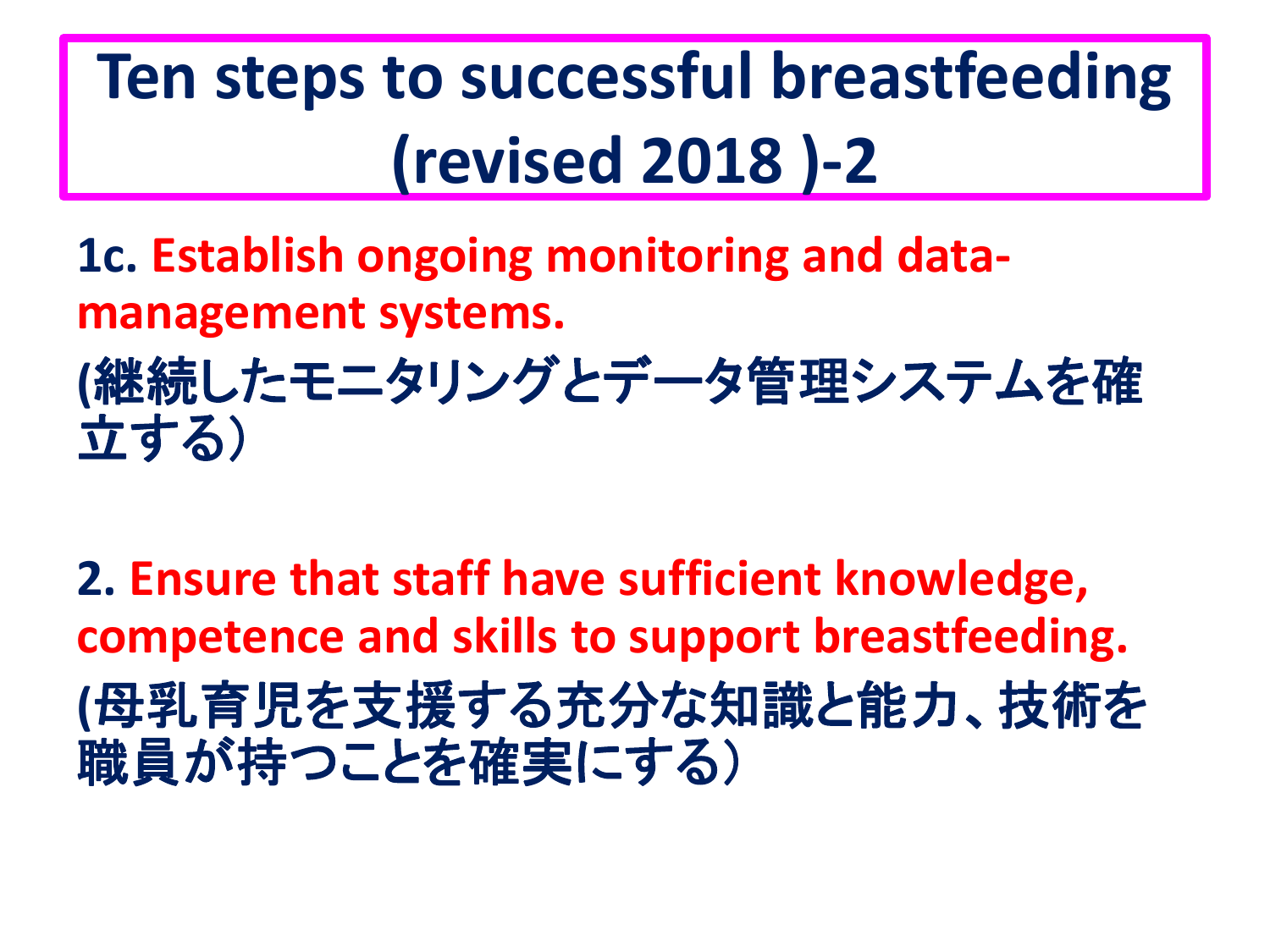**Key clinical practices (**臨床実践の鍵)

**3. Discuss the importance and management of breastfeeding with pregnant women and their families.(**妊婦とその家族と母乳育児の大切さと取 り組みを話し合う)

**4. Facilitate immediate and uninterrupted skin-toskin contact and support mothers to initiate breastfeeding as soon as possible after birth. (**出産後即時で中断されない**STS(**「早期母子接 触」)を促進し、出生後出来るだけ早期に母乳育児 を開始するよう母親を支援する)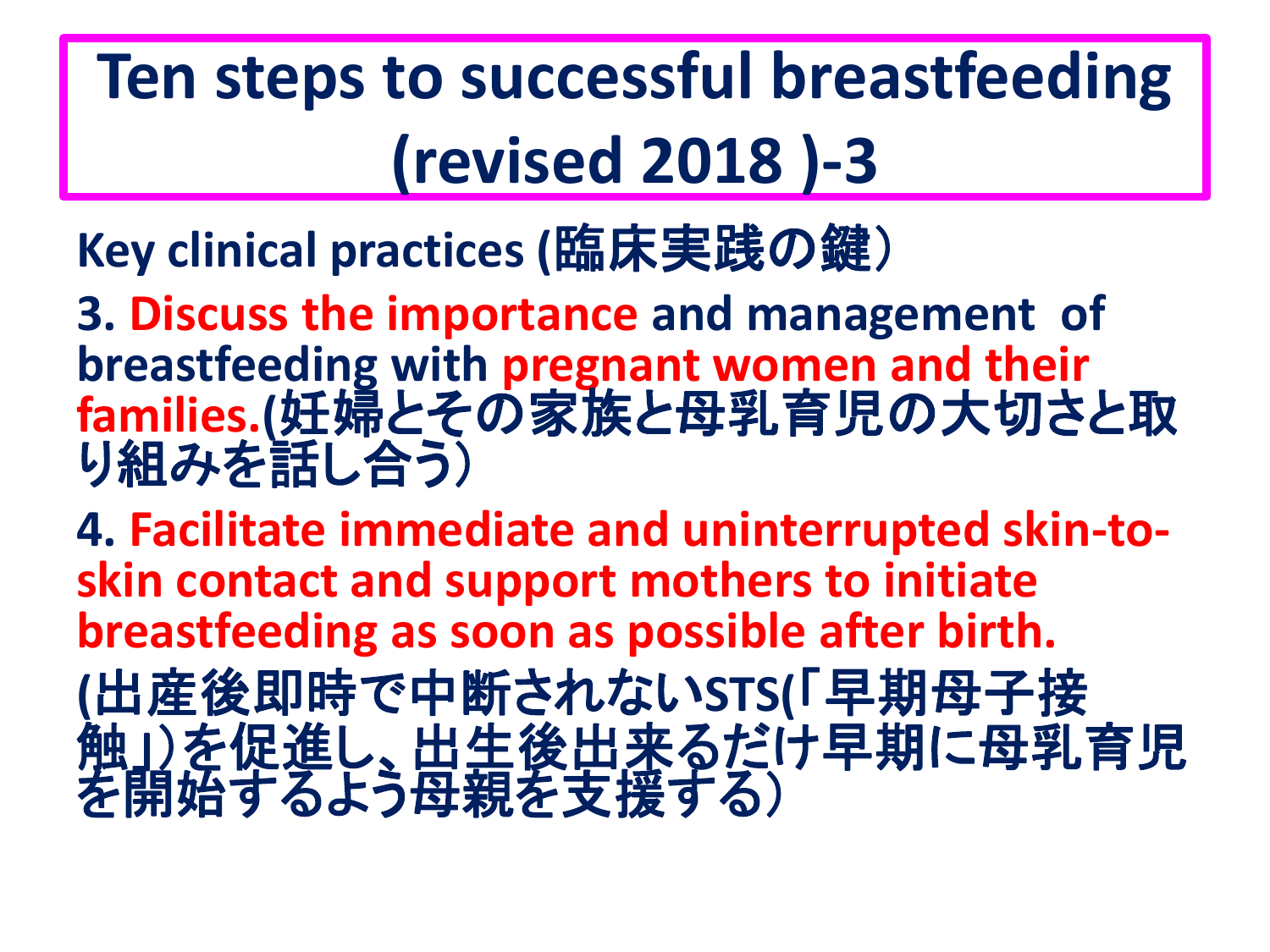**5.Support mothers to initiate and maintain breastfeeding and manage common difficulties. (**母乳育児の開始、継続、そしてよくある問題点 への取り組みについて母親を支援する)

**6. Do not provide breastfed newborns any food or fluids other than breast milk, unless medically indicated. (**医学的に適応の無い限り、 母乳育児の新生児には母乳以外の栄養・水分 を与えない)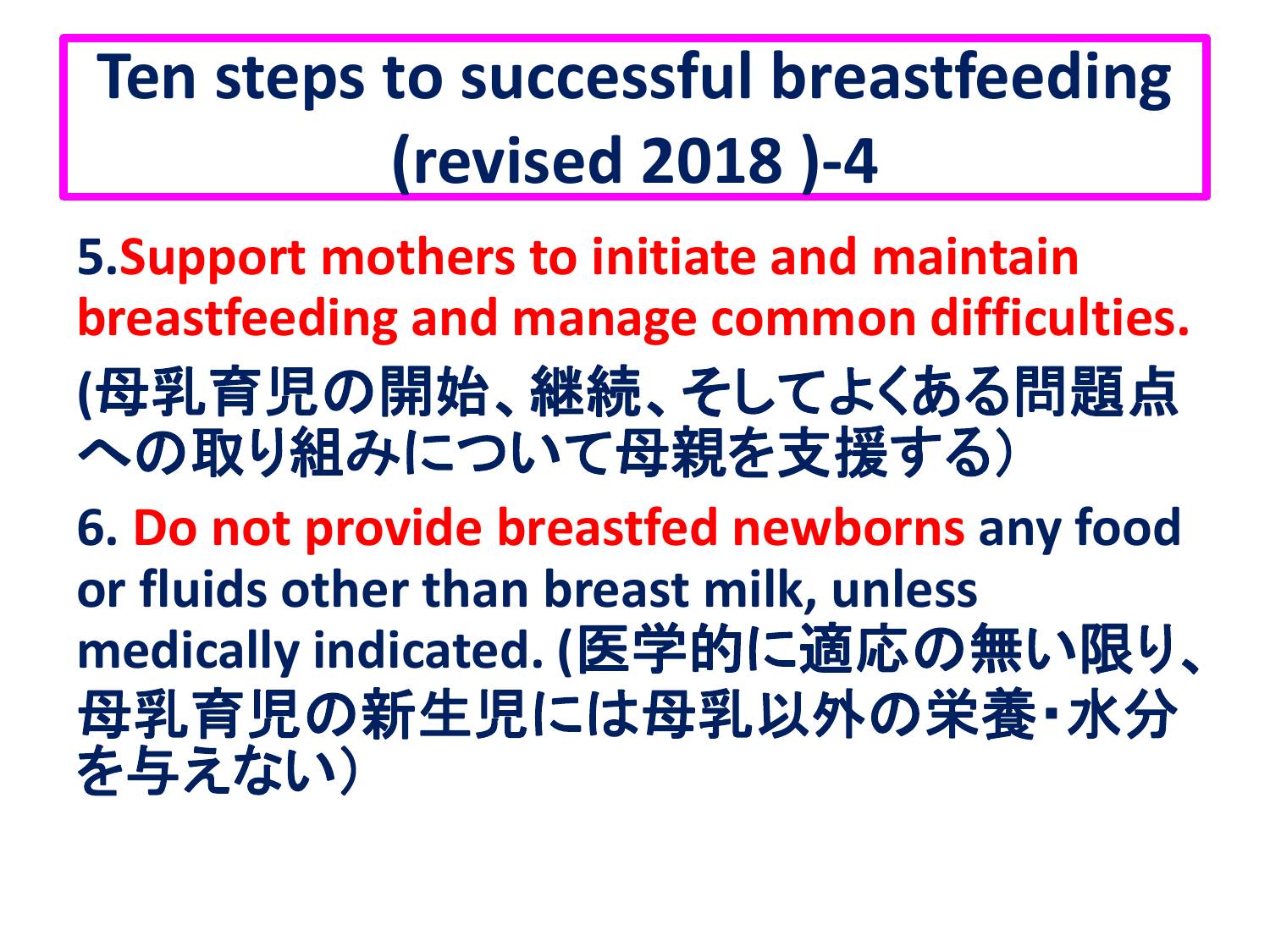**7. Enable mothers and their infants to remain together and practice rooming-in 24 hours a day.** (母と子が**24**時間同室に一緒にいられることを可 能にする)

**8. Support mothers to recognize and respond to their infants' cues for feeding. (**母親が赤ちゃんの哺乳を求める合図を認識し、反 応するように支援する)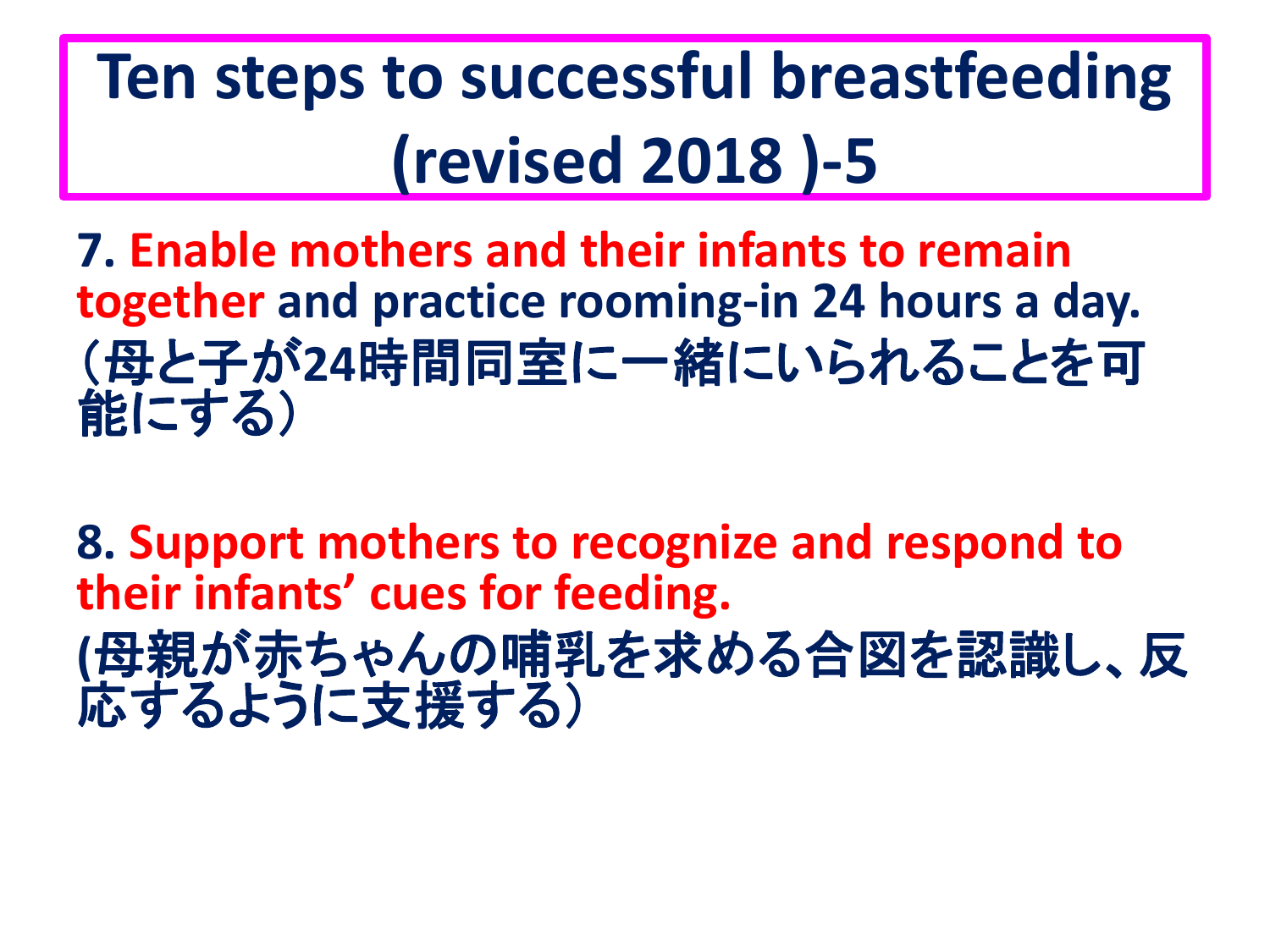**9. Counsel mothers on the use and risks of feeding bottles, teats and pacifiers. (**哺乳びん、ゴム乳首、おしゃぶりの使い方とそ

のリスクを助言する)

**10. Coordinate discharge so that parents and their infants have timely access to ongoing support and care.**

**(**両親と赤ちゃんが継続した支援とケアをタイム リイに受けられる方法を退院時に調整する)